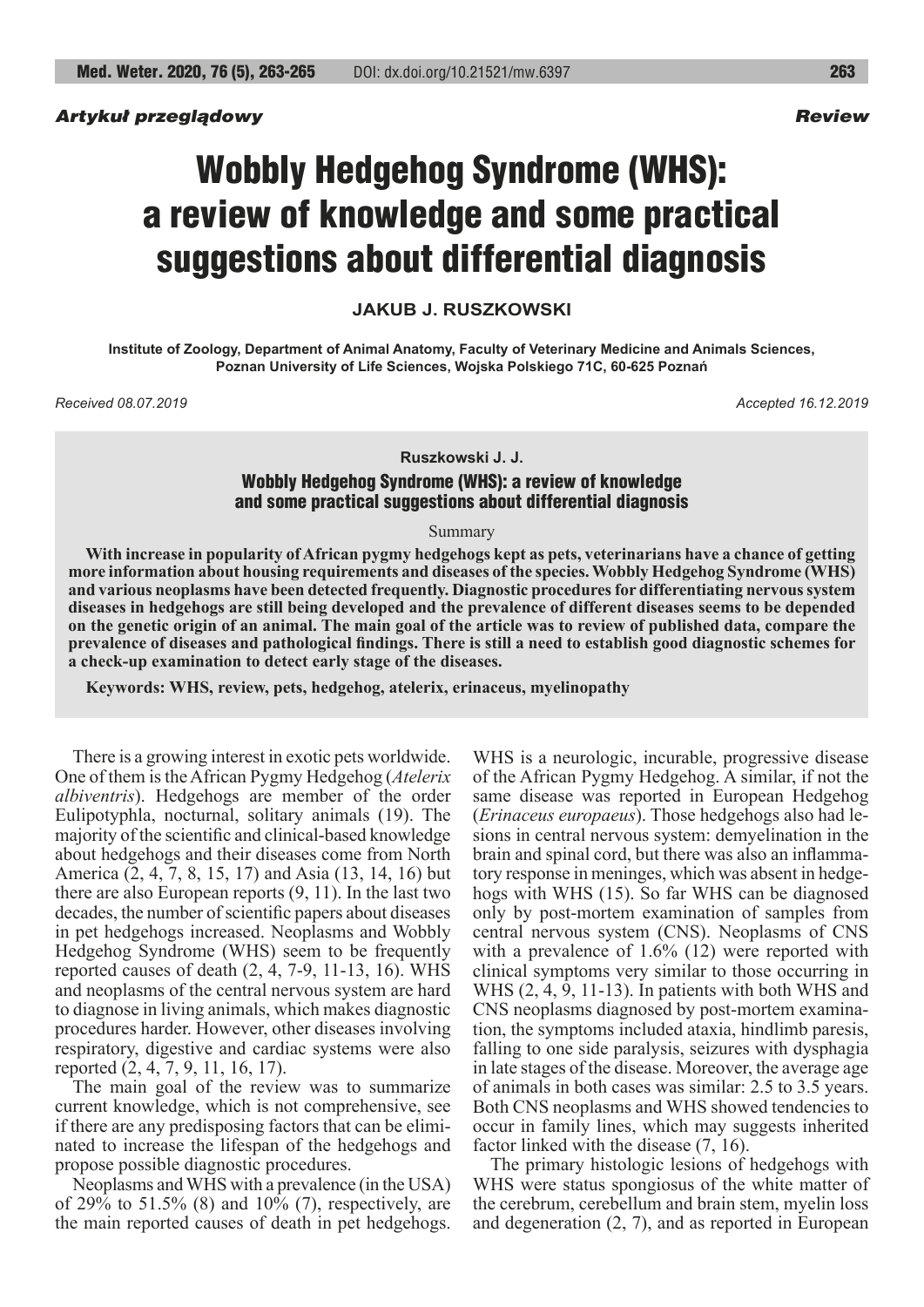

**Fig. 1. African Pygmy Hedgehog with advanced neurological signs affecting four limbs (fot. J. Ruszkowski)**



**Fig. 2. Hedgehogs with neurological diseases may need assisted feeding to reach the pray easier (Fot. K. Wawoczna)**

Hedgehogs: axonal loss, astrocytosis and microgliosis (15). Lesions were bilateral and symmetrical (2, 7). Similar, but smaller lesions of vacuolization of the white matter were also found in two asymptomatic hedgehogs (2). There were many concomitant diseases found during necropsies. One of the most frequent was mild to severe hepatic lipidosis. Nephritis, polycystic kidney disease and obesity were also reported (2, 7, 11, 12, 16, 17). Animals which had their blood tested, had higher alanine aminotransaminase, aspartate aminotransferase, total bilirubin and albumin values compared with references, which may suggest inappropriate diet and liver dysfunctions (16). Hedgehogs in captivity are often fed with mealworms (larvae of *Tenebrio molitor*) and dry cat food, both of which have much more fat and protein content than is recommended for hedgehogs  $(1, 3)$ . Dry cat food may also be too hard to chew for a hedgehog, and may be irritating for its gingiva. This may lead to severe gingivitis and mucosal overgrowth. Intake of food containing

**Tab. 1. The hematologic and serum biochemical values of hedgehogs**

| $PCV$ (%)                       | 22-64        |
|---------------------------------|--------------|
| <b>RBC (10<sup>6</sup>/mL)</b>  | $3 - 16$     |
| $Hb$ (g/dL)                     | $7.0 - 21.1$ |
| MCV(fL)                         | $41 - 94$    |
| $MCH$ (pg)                      | 11-31        |
| MCHC (g/dL)                     | 17-48        |
| Platelets (10 <sup>3</sup> /mL) | 60-347       |
| WBC $(103/mL)$                  | $3 - 43$     |
| Alkaline phosphatase (IU/L)     | $8 - 42$     |
| ALT (IU/L)                      | 16-134       |
| Amylase (IU/L)                  | 244-858      |
| AST (IU/L)                      | $8 - 137$    |
| Bilirubin, total (mg/dL)        | $0.0 - 1.3$  |
| <b>BUN</b> (mg/dL)              | 13-54        |
| Cholesterol (mg/dL)             | 86-189       |
| Creatinine (mg/dL)              | $0.0 - 0.8$  |
| Phosphorus (mg/dL)              | $2.4 - 12$   |
| Protein, total (g/dL)           | $4.0 - 7.7$  |
| Albumin (g/dL)                  | $1.8 - 4.2$  |

excessive amounts of fat and protein may lead to hepatic lipidosis and renal failure.

Both renal and hepatic dysfunctions may lead to changes in various organs, including the central nervous system (5). Some authors state that ischemia (which also may be caused by hepatic vasculopathy and cardiomyopathy) may be a cause of vacuolizations in CNS (5).

Renal failure can also be connected with cardiac problems. Cardiomyopathy

is likewise a frequent finding in hedgehogs (17). Moreover, in one mentioned study, a group of hedgehogs kept on wood shavings showed an increased

number of pulmonary disorders, which may suggest an influence of wood dust on the respiratory tract. Wood shavings were also reported as a foreign body in the stomach that led to the death of two hedgehogs (16). Those examples show that shaved wood may not be a proper litter for hedgehogs and other small mammals.

An increasing number of hedgehog patients may be challenging for exotic pet veterinarians. Many health issues seem to be linked with each other and the symptoms may overlap in different diseases. Housing requirements like bedding type, available toys and even type of food for hedgehogs may differ depending on the source of information (3, 18). Incorrect housing may be a predisposing factor for many diseases. Many pathological findings may also depend on housing standards. Hedgehogs as pets are usually fed with dry cat food or mealworms, which may not meet their